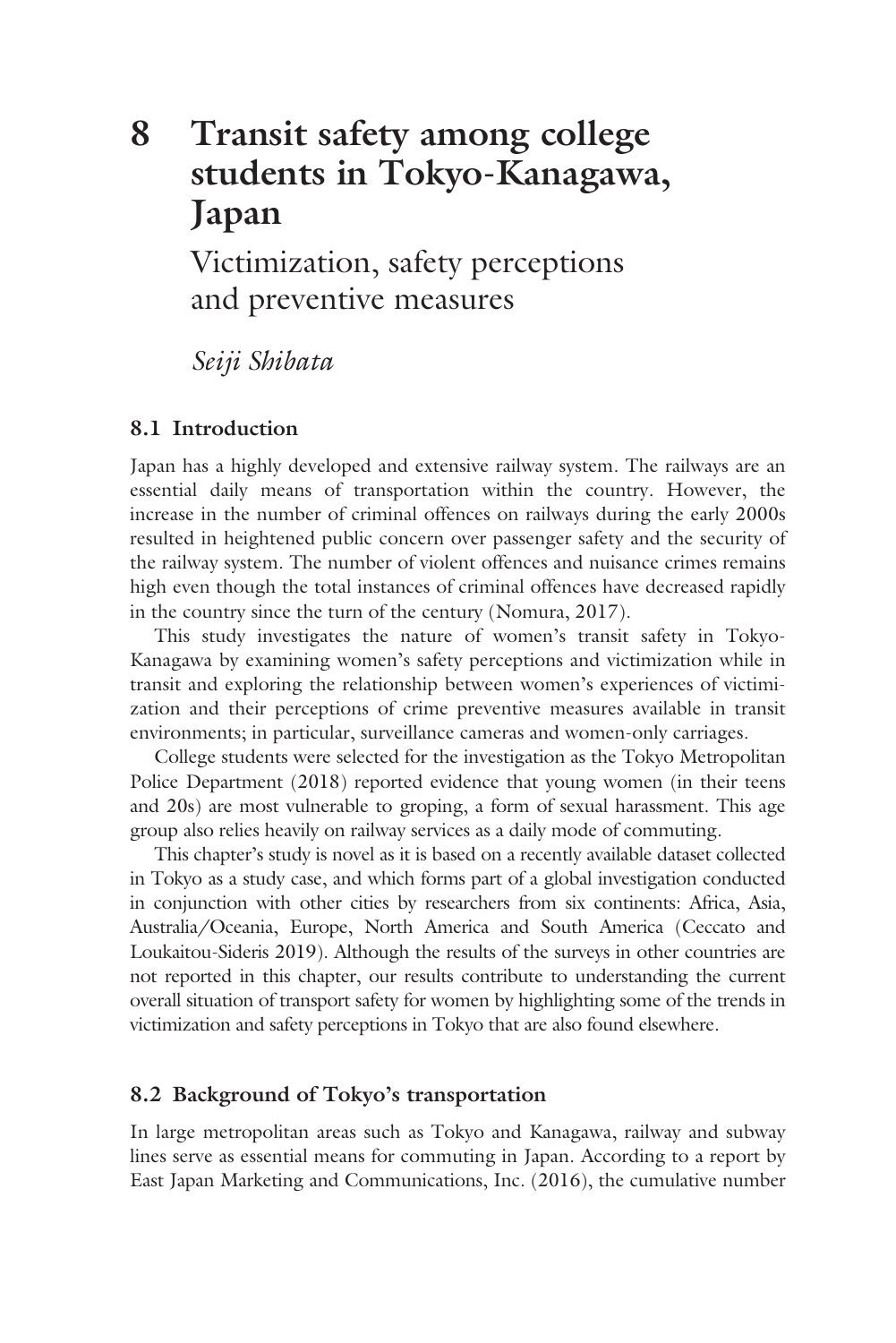of weekly passengers in the Greater Tokyo Area, which includes Tokyo, Kanagawa, and other prefectures surrounding Tokyo, totals over 93 million, such that the daily number of 13 million passengers amounts to approximately one-third of the residential population in this area (38 million). A road traffic census conducted in 2010 demonstrated that railways, including subways, comprised 44.5 percent of Tokyo's commuting modes, compared with 2.5 percent by buses, and 9.4 percent by personal car (Statistics Bureau, Ministry of Internal Affairs and Communications, 2010).

In Tokyo Metropolis (population 13.7 million) alone, more than ten railway companies operate trains and subways. The number of lines operating in Tokyo exceeds 50, and along with the additional lines in the surrounding densely populated prefectures such as Kanagawa (population nine million), a total of nearly 100 lines are currently operating in Tokyo and Kanagawa. Unlike other countries, many of the railway and subway lines in Tokyo-Kanagawa are interconnected and share the same tracks. In addition, railway companies operate through a wide network of operatives, railways and subways, thus forming a sizeable and complex railway network. For this reason, hereafter in this chapter, we refer to both the railway and the subway as "the railway".

Although Tokyo's railway services are highly efficient and famed for their punctuality, they are also notorious for extreme rush-hour traffic. During morning rush hours, the congestion rate exceeds 180 percent, which is set as the upper limit for peak travel hours, and the rate approaches 200 percent on some commuter lines. According to the guidelines of the Japan Ministry of Land, Infrastructure and Transport, a congestion rate of 100 percent is one in which all passengers can have a seat, or hold on the straps or handrails, and passengers come into direct physical contact at a congestion rate of 180 percent, and such contact becomes oppressive at a congestion rate of 200 percent.

## *The problem of groping on public transport*

In this context, a significant problem associated with railway travel in Japan, especially in Tokyo, is *chikan*, that is, groping or molestation. According to a survey by Japan's Gender Equality Bureau Cabinet Office (2000), 48.7 percent of women aged over 20 years reported at least one experience of being groped. The Tokyo Metropolitan Police reported that 51.3 percent of indecent acts, including groping, occurred on trains and an additional 20 percent took place in station buildings, such that over 70 percent of such incidents occurred in the context of railway use (cf. 0.8 percent in buses, Tokyo Metropolitan Police Department, 2018).

Most of the victims of groping are women, particularly younger women. According to the Tokyo Metropolitan Police, 42.6 percent of the victims of groping were in their 20s, whereas 28.3 percent were between the ages of 10 and 20 and 11.3 percent were in their 30s (Tokyo Metropolitan Police Department, 2018). A survey of college students revealed that 37 percent of female students (and 6 percent of male students) reported they had experienced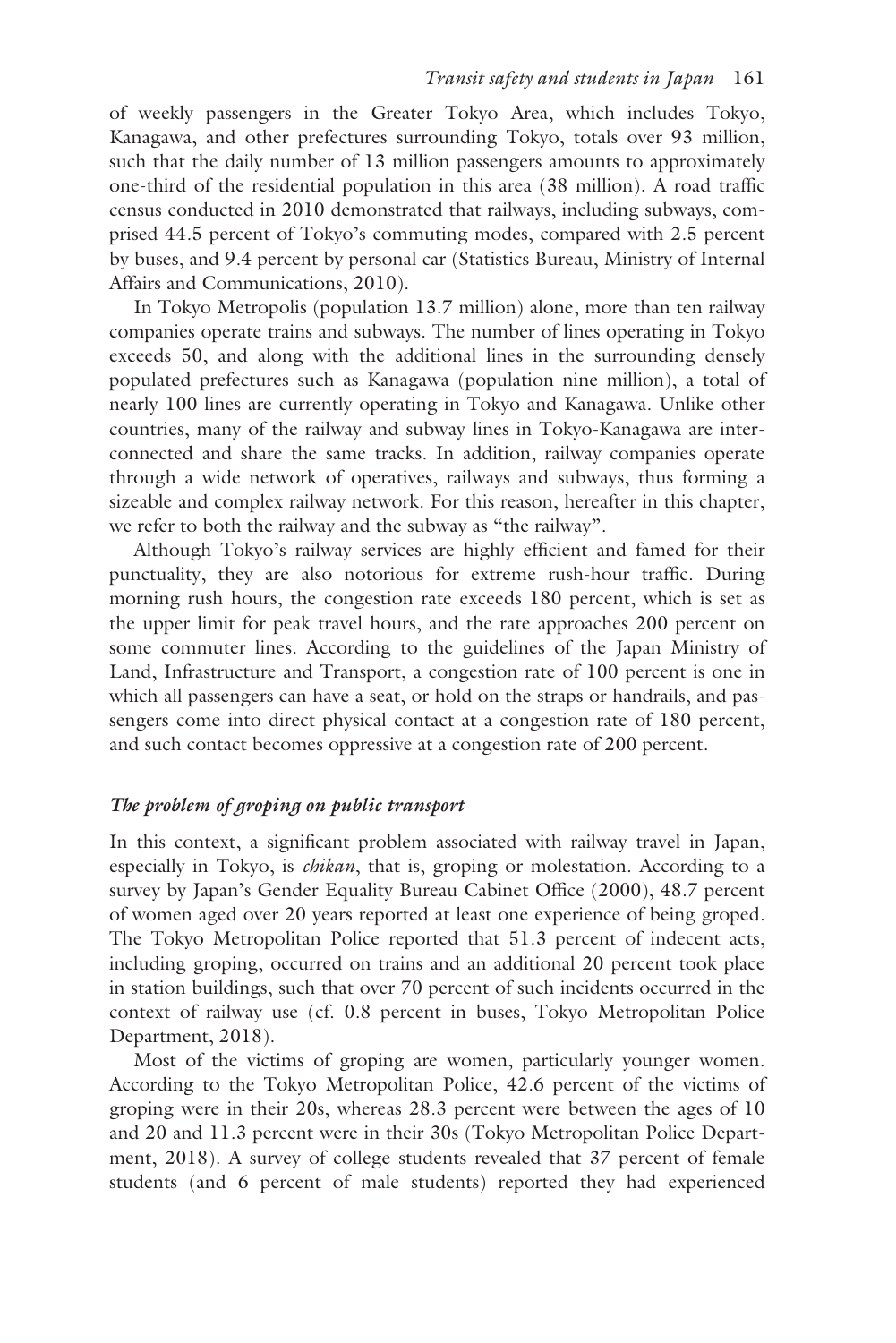groping while riding on a train (Otaka, 2017). An earlier survey that targeted women aged 18 to 29 showed that 33.7 percent of them had experienced groping in the last three years (Suzuki, 2000).

In Japan, groping is primarily categorized as a type of "public nuisance crime" and is controlled by the anti-nuisance ordinance, with some severe cases prosecuted as indecent assault. According to a white paper on crime published in 2015, the number of reported groping incidents (including in places other than trains) in 2006 was 4,601 throughout the country (National Police Agency, 2015).

The fact that groping is primarily controlled by the anti-nuisance ordinance rather than criminal law suggests that groping is legally considered a "minor" offence compared with other forms of sexual assault, such as rape. However, as Omata (2002, 2012) indicated, groping is the most common indignity endured by young women in Japan during their everyday lives, and experiences of being victimized by sexual groping have been found to be the most influential factors on their criminal risk perception and fear of crime. Research suggests women in other countries also suffer from forms of sexual harassment during transit (Ceccato, 2017; Dunckel-Graglia, 2013; Gekoski, Gray, Adler, & Horvath, 2017; Madan & Nalla, 2016; Neupane & Chesney-Lind, 2014). However, as Loukaitou-Sideris and Fink (2009) indicated, the issue of women's safety on transit has received considerably less attention compared with the problem of women's fear of crime in other public spaces.

## *Women-only cars as a countermeasure against groping*

In 2000, Keio Electric Railway, one of the railway companies operating in Tokyo, introduced women-only cars on a trial basis on late-night services, in response to complaints of groping on trains, before introducing them as a regular service the following year. In 2001, East Japan Railway (JR East), the largest railway company in Tokyo and adjacent areas, also began operating women-only cars on the Saikyo line, which was known for having the highest reported number of groping-related incidents. Other railway companies followed the lead and, in 2005, many of the railway companies in the Greater Tokyo Area began offering women-only car services on the commuter lines (Doi, 2005). Currently, most commuter lines in Tokyo have women-only car services, which typically operate during morning rush hours.

According to Whitzman (2013) and Lee (2017), several other countries have women-only train cars. The countries noted in their articles were Brazil, Mexico, Egypt, Iran, India, Pakistan, Indonesia, Malaysia, and South Korea. According to Whitzman (2013), 50 percent of the women in Bangladesh desired this type of service while only 2 percent of women in India deemed it to be a viable option. Dunckel-Graglia (2013) showed that over 50 percent of female respondents in Mexico City reported they always use women-only cars. Thus, the endorsement of women-only train cars differs from country to country. The results of a survey by Statistics Bureau, Ministry of Internal Affairs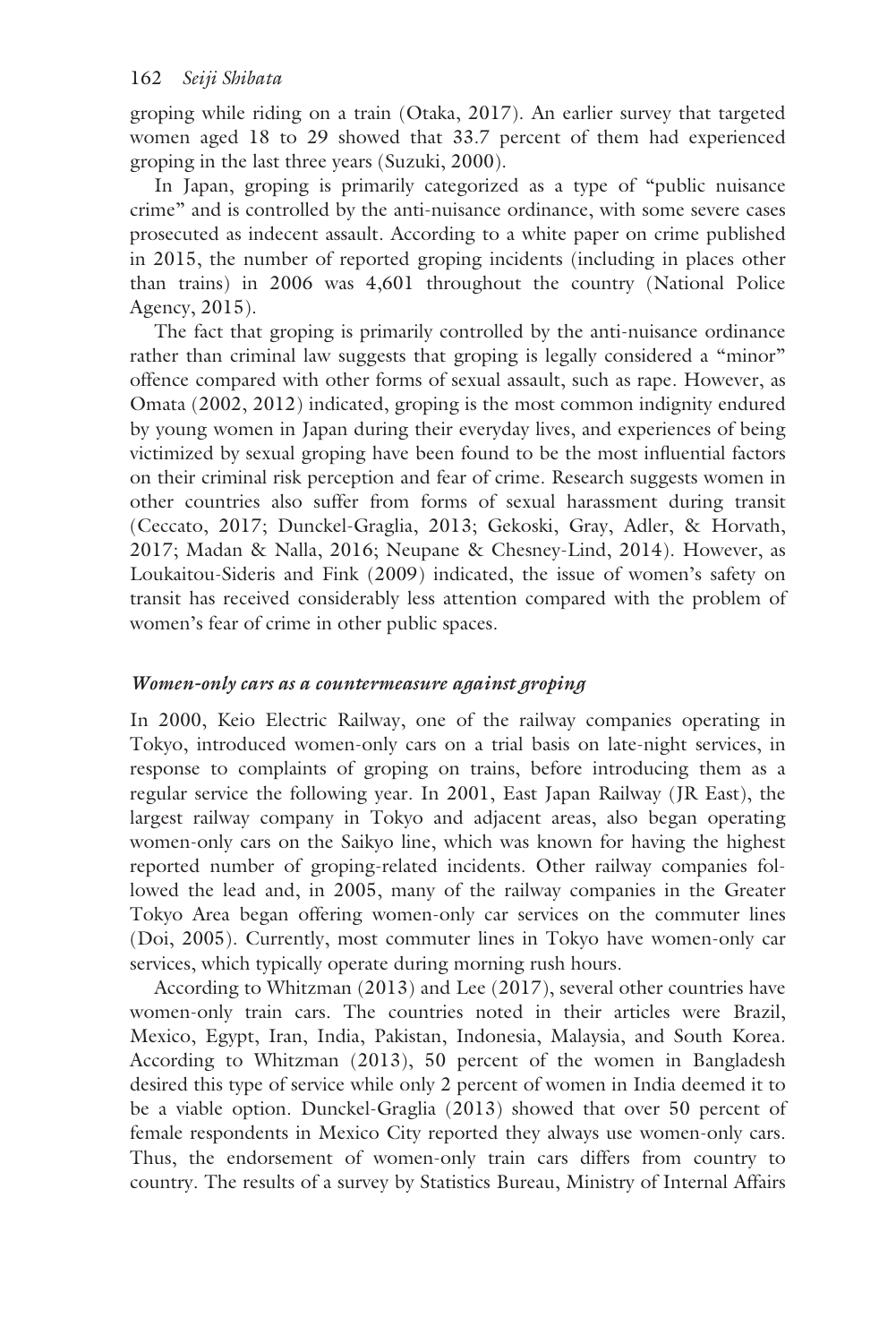and Communications (2002) revealed the women-only car service is welcomed on the whole in Japan: 77 percent women and 66 percent men were in favor of the concept.

However, the effectiveness of the introduction of women-only cars on commuter lines as a countermeasure against groping has not been well-studied in Japan. According to the National Police Agency's (2015) white paper on crime, the total number of reported groping incidents decreased from 4,601 in 2006 to 3,722 in 2014; however, the number of such incidents occurring before 2006 was not included in their report; therefore, it remains unclear whether there was any significant change after the full-scale introduction of women-only cars. Additionally, our ability to identify the actual change in groping prevalence is limited because no railway operators currently disclose groping report rates to the public.

Several incidents have occurred in recent years in which groping suspects have fled on the tracks, causing immense delays or cancellations. Such delays or cancellations result in serious problems during rush hours because there are no alternative modes of transportation that can carry as many passengers as the railways. Groping is thus becoming a big problem for railway operations.

#### *CCTV cameras as a security measures on trains and platforms*

Railway companies in Tokyo installed surveillance cameras on station platforms and station buildings after the sarin gas attack on a Tokyo subway in 1995. However, surveillance cameras were not introduced on train cars until recently because of privacy concerns. As the number of criminal offences committed in trains increased in the early 2000s (Nomura, 2017), several railway companies began introducing surveillance cameras in train cars as a security measure over the last few years with the hope of deterring violence and groping.

Additionally, the 2020 Tokyo Olympic Games have driven the movement to place surveillance cameras on train cars, as world events such as the Olympic Games can become targets for terrorist attacks. JR East announced its plan to install surveillance cameras on all passenger cars on the Yamanote Line by the proposed start of the 2020 Olympic Games (Kyodo News, 2018). This central Tokyo loop route carries the largest number of passengers.

The Ministry of Internal Affairs and Communications Statistics Bureau survey of 2002 reported that 52.4 percent of men and 57.1 percent of women favored the installation of survey cameras on train cars as a measure for the prevention of groping and violence. However, a number of the respondents (26.9 percent of men and 22.0 percent of women) expressed dissatisfaction, asserting that it was unpleasant to be monitored by cameras and that such surveillance was ineffective because acts of groping could not be captured by the cameras because of the over-crowdedness of the trains.

Research on the railways in Japan is centered primarily on engineering aspects, such as the safety of facilities and systems. Although several surveys have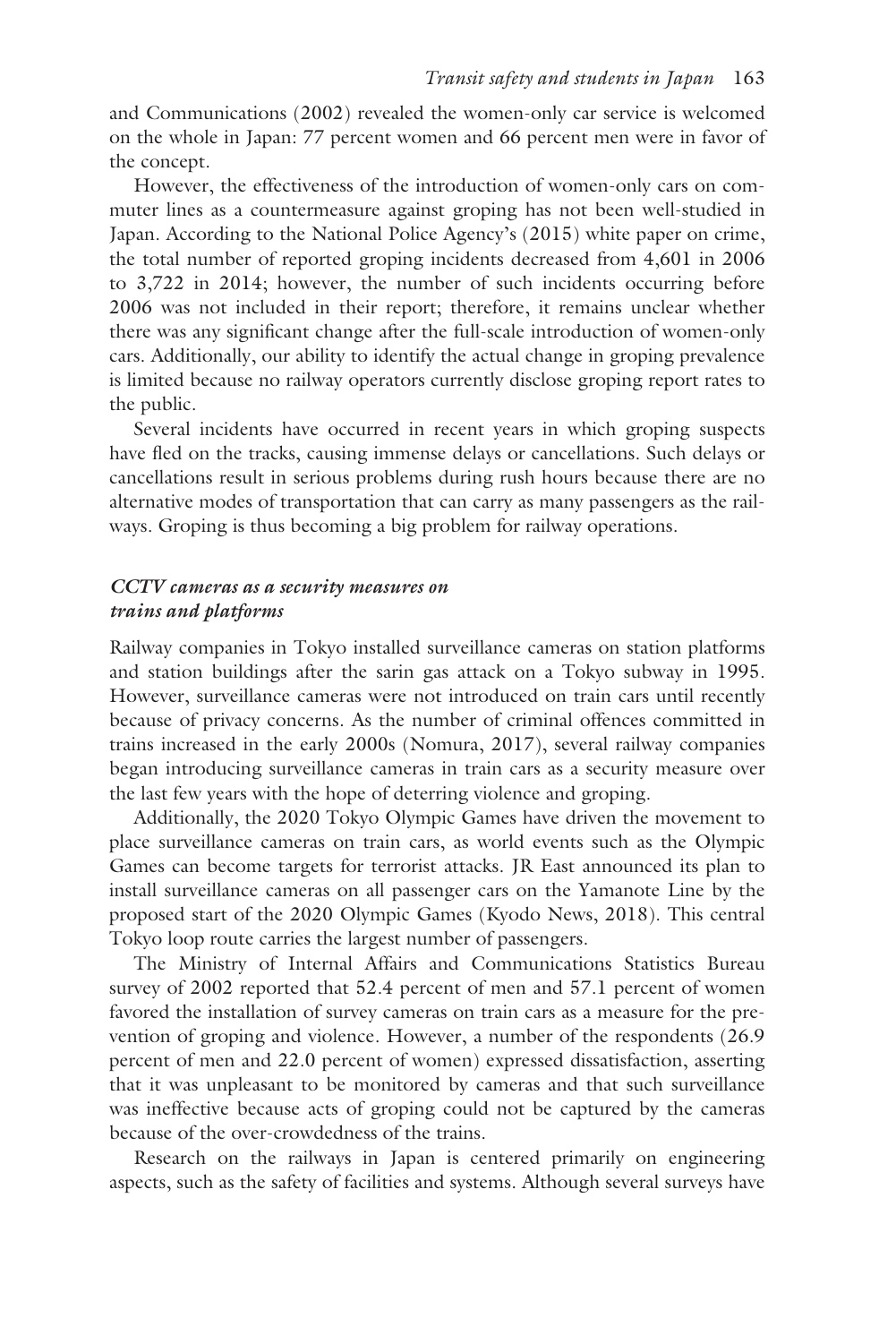been conducted on such matters, limited scientific research has examined citizen's attitudes toward women-only cars or surveillance cameras on trains. The Statistics Bureau of the Ministry of Internal Affairs and Communications (2002) conducted a survey in March 2002 on women-only cars and surveillance cameras in the Tokyo area as part of a larger study of women's perspectives on transport services. However, this study is not only dated but was done before women-only cars had been fully operational on Tokyo area commuter lines. Over 15 years have passed since women-only cars were introduced full-scale into the commuter lines and surveillance cameras were rapidly installed in and around Tokyo, necessitating the current investigation.

# **8.3 Data and methods**

Participants were recruited for the survey from panel members of a web survey company and comprised 400 college students (196 men, 196 women, and eight other) living in Tokyo/Kanagawa (age range 18 to 29). The web company collected an extensive database of panel members through various online services, such as e-commerce sites by offering respondents loyalty program points for survey participation. Potential respondents for the survey were randomly extracted from the targeted student pool and the people identified were subsequently asked to participate in the survey. The questionnaire was administered by the survey company via a web system until the quota (total 400, and maleto-female ratio 1:1) was met.

The data collected from those who identified their gender as other than male or female were excluded from the analysis because their numbers were too small. Data from two other participants (one male and one female) were also excluded from the dataset because they answered that they never use the railway for commuting. The total sample size of our dataset was 390 (male=195, female = 195) with most ( $N=381$ , 97.69 percent) being Japanese and nine representing other nationalities (four East Asian, two Asian, and three mixed). Over three-quarters of the participants reported using the railway almost daily, and their commuting times ranged from 30 to 120 minutes. No gender differences were observed in the frequency of railway use and the commuting time [\(Table 8.1\)](#page--1-0).

The questionnaire used in the survey was based on the aforementioned international research project on women's transit safety and administered in Japanese. The questionnaire included the following main topics: (1) the frequency of railway use and the length of commuting time; (2) safety and security perceptions of the railway; (3) experiences of harassment using railways and reporting of those experiences; and (4) effectiveness of security and safety measures.

To measure the frequency of railway use, participants were asked how often they used the railway in a typical week, with potential answers ranging from "never" to "every day". As mentioned above, data from those who answered "never" to this question were excluded from the dataset. Additionally, participants provided their typical door-to-door travel times on an average weekday.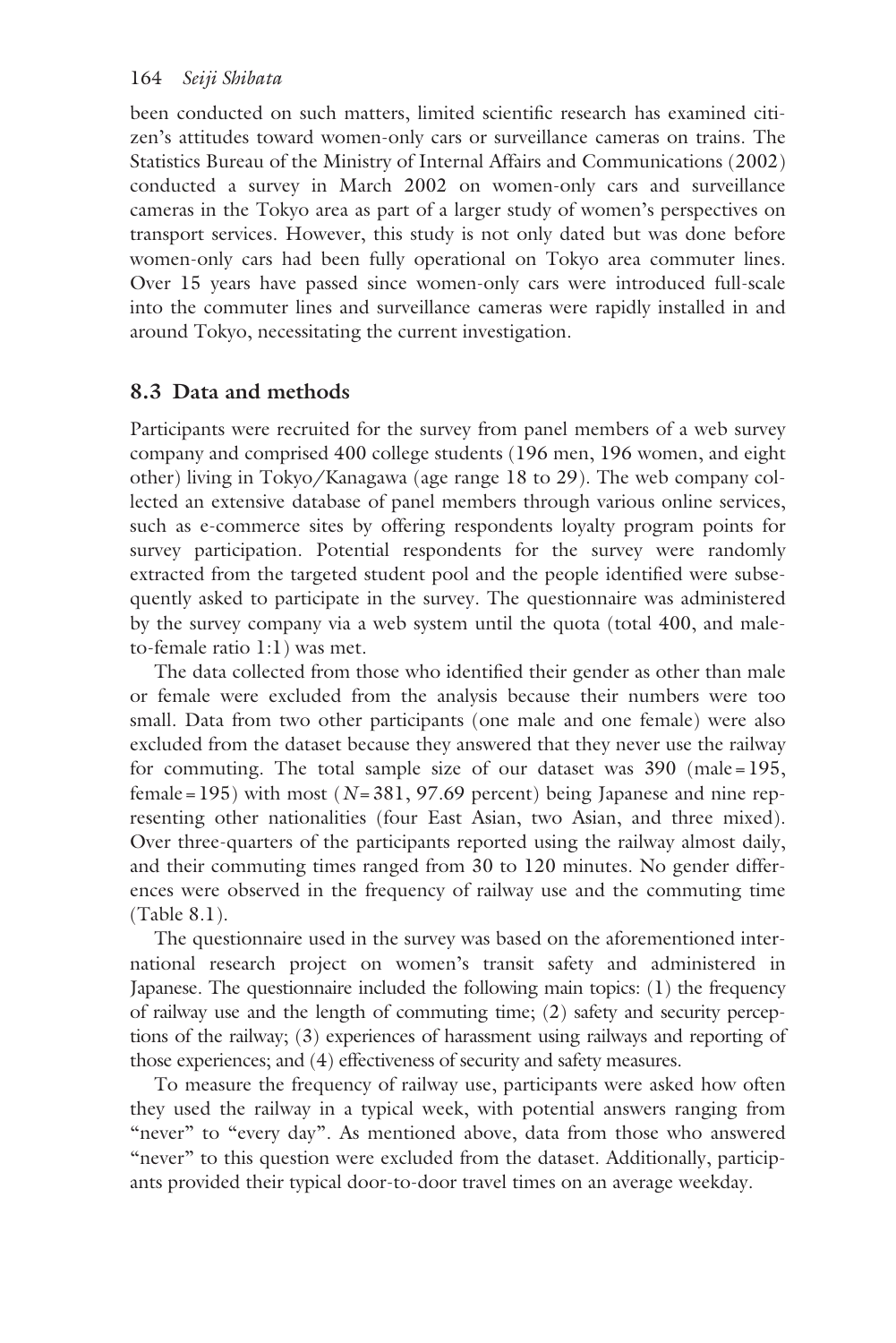|       | Frequency of railway use |           |          |            |                                                                |  |  |  |
|-------|--------------------------|-----------|----------|------------|----------------------------------------------------------------|--|--|--|
|       | Everyday                 | 5–6 days  | 3–4 days | $1-2$ days | Less than once                                                 |  |  |  |
| Women | 70                       | 75        | 26       | 20         | 4                                                              |  |  |  |
| Men   | 62                       | 81        | 29       | 19         | 4                                                              |  |  |  |
|       | Commuting time           |           |          |            |                                                                |  |  |  |
|       | More than 2 hrs.         | $1-2$ hrs |          |            | $30 \text{ min} - 1 \text{ hr}$ . 15–30 min. Less than 15 min. |  |  |  |
| Women | 11                       | 84        | 78       | 12         | 10                                                             |  |  |  |
| Men   | 11                       | 91        | 61       | 16         | 16                                                             |  |  |  |

*[Table 8.1](#page--1-0)* Summary of the participants' frequency of railway use and commuting time

Note

*N*=195 for both men and women.

The questions on safety and security perceptions comprised four items on how often participants felt safe when they rode the train and were waiting on the station platform during the daytime and night-time, respectively. Responses were coded on a scale ranging from 1 (Always) to 5 (Never) and 6 for those who did not use it. The participants were also asked several multiple choice questions for which they could select all applicable answers. These included what the respondents considered to be significant problems on trains and platforms (e.g., darkness/poor lighting, litter or drunk people), and what prevented them from using the railway more frequently (e.g., cost, fear of a crash).

To measure their experiences with harassment, participants were queried on whether they had experienced harassment or criminal acts on the trains, platforms, and/or on their way to/from the station in the past three years. Also, participants were asked whether they had reported that experience to someone, and if they answered "yes", they were asked to whom they reported it (e.g., police, railway companies, their parents). For those who answered "no", they were asked to provide the reason for not reporting.

To determine their perceptions of the effectiveness of security and safety measures, participants were asked to choose the three most effective methods they believed would make railway travel safer from among a list of choices [\(Table 8.2\)](#page--1-0).

The survey was conducted online in Japan from 6–13 June 2018, and was hosted by a commercial survey company [\(http://cross-m.co.jp\)](http://cross-m.co.jp). All the participants answered the questionnaire via a web system and received loyalty program points from the survey company as an incentive for completing the questionnaire. The entire survey, including questionnaires on other modes of transport, took approximately 25 minutes to complete.

In the analysis, effect sizes for proportion (Cohen's *h*) and association coefficients (*φ*) were calculated to evaluate the size of the differences. Cohen's *h* is a measure of the difference between two probabilities or proportions. It helps to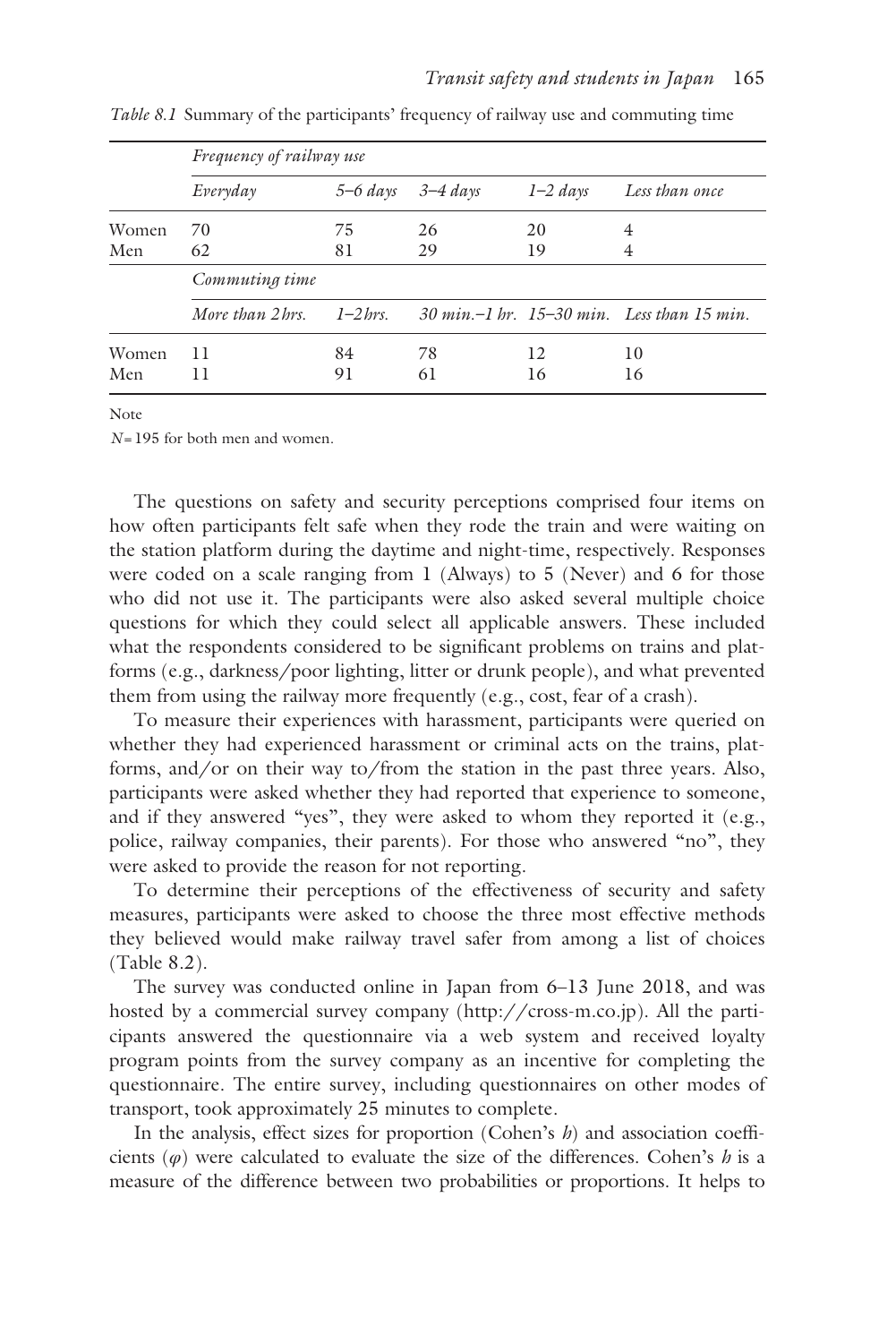determine whether the difference is not too small to be meaningful. The rule of thumb criteria set out by Cohen (1988) says the effect size is small when *h* equals 0.2, medium when it is equivalent to 0.5, and large when it amounts to 0.8.

# **8.4 Results**

## *Victimization of sexual harassment and transit crime*

Most of the participants indicated they had never experienced any type of harassment or crime listed in the questionnaire (for women, it varied from 65 percent to 84 percent depending on the settings and, for men, approximately 90 percent in all three settings, namely on trains, on platforms, and to/from the station). However, gender differences in harassment experience were evident. The total number of people who reported having experienced any of these forms of harassment included 28 men and 125 women; therefore, more than four times as many women as men experienced harassment. The most significant difference between men and women was observed in the rates of groping on the train (2.6 percent of men vs. 24.1 percent of women), such that the effect size of the gender difference was *h*=0.70. Additionally, there were medium-size gender differences in the rates of stalking on the way to/from the station (1.0 percent of men vs. 10.8 percent of women, *h*=0.47).

The number women who reported they had experienced at least one form of harassment was 68 (34.9 percent), and the number of women who reported they had been exposed to groping was 47, which comprised nearly 70 percent of the women who had experienced harassment on a train. This number is also more than twice that of women who reported being stalked on the way to/ from the station, which was the second most experienced harassment among the female participants  $(h=0.36)$ . These results indicate that groping on the train car is by far the most common problem for women using railway transport.

Among the women who had reported they had been groped, 26 (55.3 percent) answered that they had not reported the incident to anyone. The most frequent reason for not reporting was "to avoid more trouble"  $(15/26 = 57.7$  percent) followed by "I was embarrassed"  $(12/26 = 46.2$ percent). Additionally, women who answered they had reported their experience to someone reported mostly to a friend of theirs  $(15/19=79.0 \text{ percent})$ , and only four women answered they had reported it to the police or the train conductor/operator (two to the police and another two to the train conductor/ operator). Thus, the number of women who had reported it to officials was four out of a total of 47 persons (8.5 percent) who had been exposed to groping on trains.

[Table 8.2](#page--1-0) shows the actual experiences and perceptions of groping on trains among female participants. Pearson's chi-squared test with Yates' correction showed there were significant differences in the perception of sexual harassment on trains between those who had experienced groping on the train and those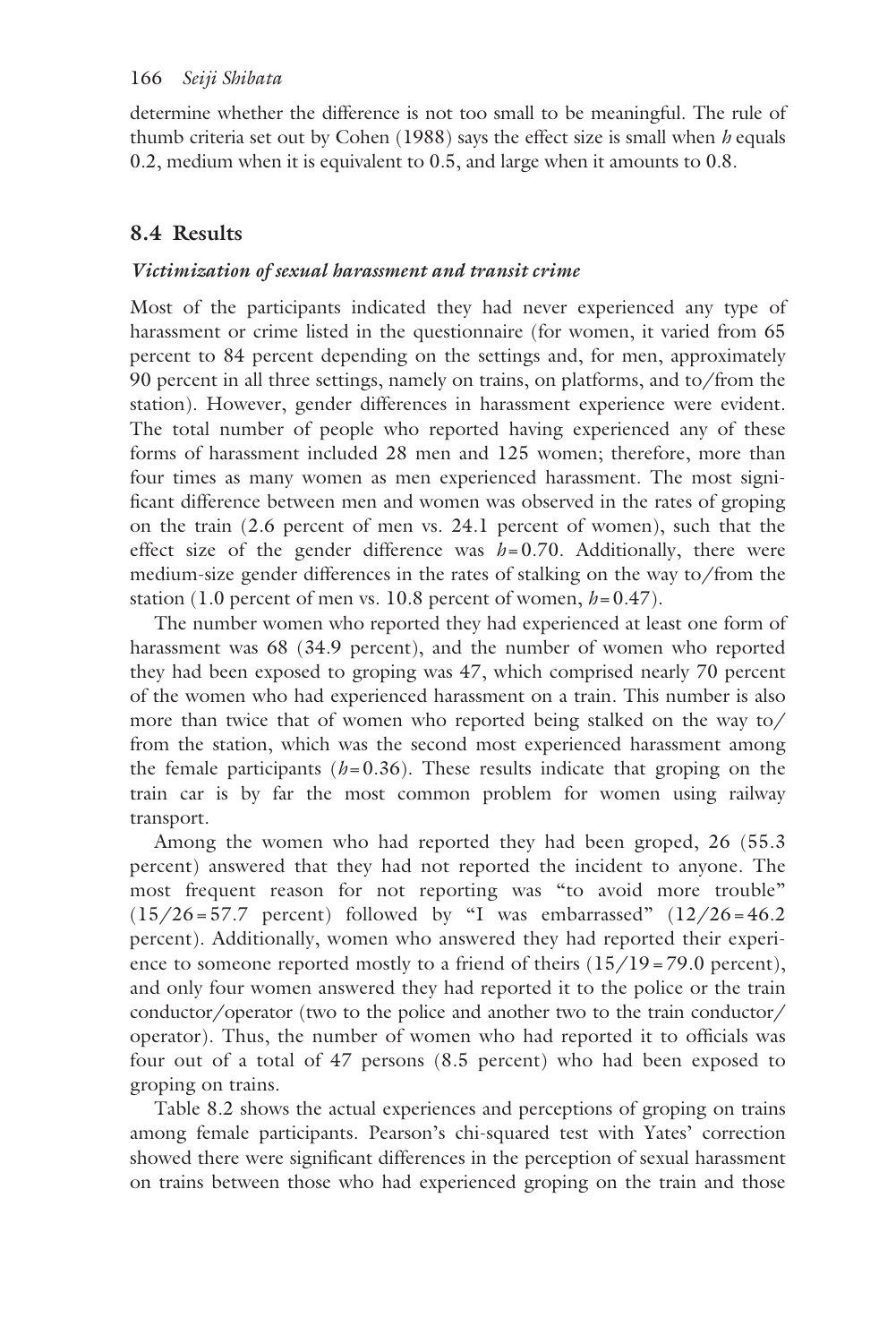| <i>Experience of</i> |               | Significant problem |       | Preventing more use |              |       |  |
|----------------------|---------------|---------------------|-------|---------------------|--------------|-------|--|
| groping              | $\gamma_{es}$ | $N_{\theta}$        | Total | $\gamma_{es}$       | $N_{\theta}$ | Total |  |
| Yes                  | 20            | 27                  | 47    | 19                  | 28           | 47    |  |
| N <sub>o</sub>       | 27            | 121                 | 148   | 20                  | 128          | 148   |  |
| Total                | 47            | 148                 | 195   | 39                  | 156          | 195   |  |

*[Table 8.2](#page--1-0)* Cross-tables between the experiences and perceptions of groping on trains among female participants

who had not  $(\chi^2(1) = 10.23, p = 0.001, \varphi = 0.23)$ . Differences were also significant among responses of whether groping prevented more frequent use of railway  $(\chi^2(1) = 14.51, p < 0.001, \varphi = 0.27)$ . These results indicate those who had experienced groping consider sexual harassment on trains to be more significant and that it prevented them from using the railway more often than those who had not experienced this form of harassment.

## *Safety perceptions*

[Figure 8.1](#page--1-0) depicts participants' safety perceptions concerning their railway use during the daytime and night-time. According to the effect sizes, there was a small gender difference in the rate of participants who answered "always" to the question measuring perceptions of safety of the train during the daytime (24.1 percent in men and 14.9 percent in women,  $h = 0.23$ ). There were also small gender differences in the rates of participants who answered "always" and "rarely" to the question concerning the perceived safety of trains during the night-time (15.9 percent of men vs. 7.7 percent of women,  $h=0.26$ ; 8.2 percent of men and 15.4 percent of women,  $h=0.23$ , respectively).

There were small gender differences in perceptions of safety on railway platforms during the daytime and night-time. The effect sizes of gender on the rates of answers "always" and "rarely" were 0.25 (24.1 percent of men and 14.4 percent of women) and 0.24 (5.6 percent of men and 12.3 percent of women), respectively for the question concerning the perceptions of safety on platforms during the day, and 0.41 for the rate of "always" responses to the question about night-time safety (10.8 percent of men and 17.4 percent of women). These results indicate women generally feel less safe than men when using railways, particularly at night.

The most frequent problem identified on the railways by nearly 30 percent to 40 percent of all respondents was drunk passengers on both the trains and the platforms. There were medium-sized differences in perceptions of problems by gender and settings (on the train, on the platform, or to/from the station) in the numbers of people who identified sexual harassment as a significant problem. The number of women who reported this issue as a problem on the train was 47 (24.1 percent), and it was over three times that of men for the same question (for women on the question about harassment on platforms,  $h=0.48$  for both differences).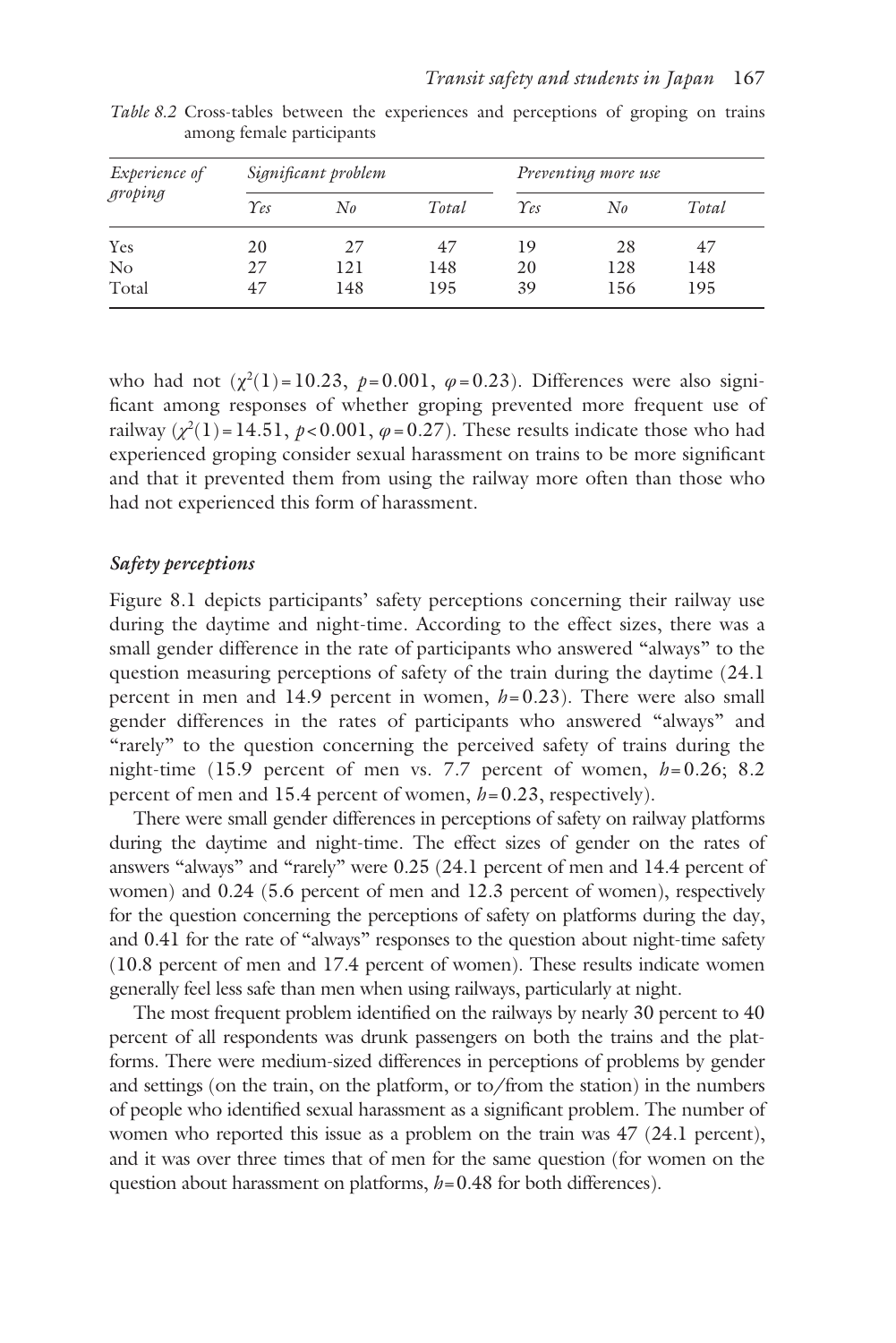

*[Figure 8.1](#page--1-0)* Results of participants' safety perceptions (%) concerning their railway usage during daytime and night-time. The numbers on the low proportion groups ("never" and "do not use") are omitted.

The above-described safety conditions are confirmed by the results of the questions on factors that prevent the participants from using the railway more often (note the top four of the 16 items were the same among both men and women). The most common factor was the overcrowded service, followed by the cost, nuisance concerns, and multiple transfers, respectively. The Spearman's rank order correlation between male and female was  $\rho = 0.72$ ; thus, the overall rankings were similar for both genders. However, there was a notable difference of medium-to-large effect size in the responses concerning sexual harassment  $(h=0.64)$ : the number of women who indicated this issue as a preventive factor was nearly ten times greater than that of men.

#### *Measures to improve safety*

[Table 8.3](#page--1-0) presents the number of participants who identified each of the listed measures that are expected to improve transit safety. The most effective measure was surveillance cameras in train cars or on railway platforms, as over 50 percent of the men and women believe surveillance cameras would improve the safety of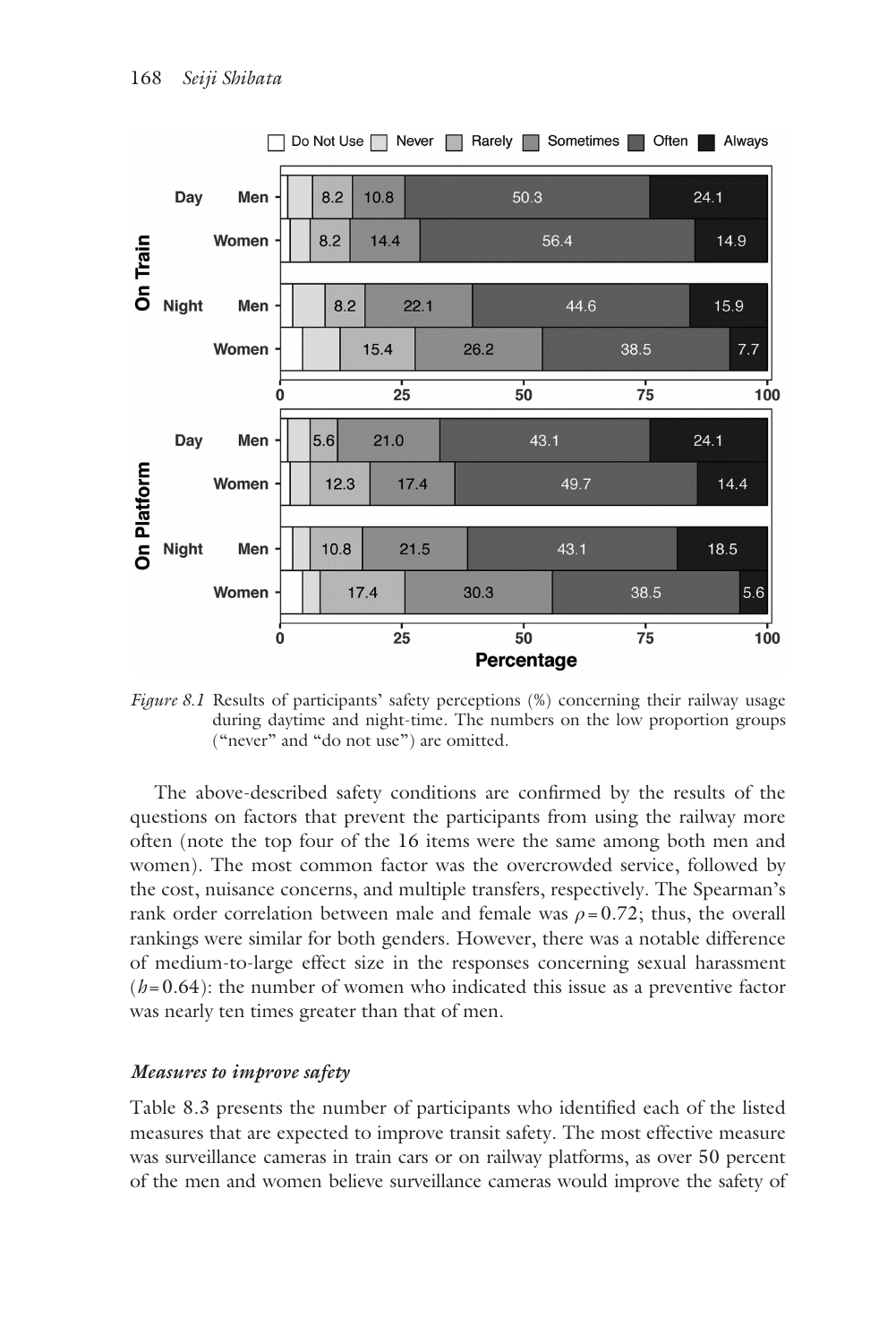| Measures                                      | Total | %    | Men | %    | Women | %    | $\boldsymbol{h}$ |
|-----------------------------------------------|-------|------|-----|------|-------|------|------------------|
| Survey cameras inside<br>train cars           | 247   | 63.3 | 134 | 68.7 | 113   | 57.9 | 0.22             |
| Survey cameras at platforms                   | 238   | 61.0 | 128 | 65.6 | 110   | 56.4 | 0.19             |
| Police patrolling platforms                   | 194   | 49.7 | 99  | 50.8 | 95    | 48.7 | 0.04             |
| More police officers<br>patrolling train cars | 101   | 25.9 | 52  | 26.7 | 49    | 25.1 | 0.04             |
| More lighting at platforms                    | 97    | 24.9 | 56  | 28.7 | 41    | 21.0 | 0.18             |
| Direct police line in each<br>train car       | 84    | 21.5 | 34  | 17.4 | 50    | 25.6 | 0.20             |
| Women-only cars                               | 83    | 21.3 | 16  | 8.2  | 67    | 34.4 | 0.67             |
| Direct police line at<br>platform             | 72    | 18.5 | 34  | 17.4 | 38    | 19.5 | 0.05             |
| Digital timetable at<br>platforms             | 41    | 10.5 | 23  | 11.8 | 18    | 9.2  | 0.08             |

*[Table 8.3](#page--1-0)* Respondents who identified measures that would make railway travel safer

Note

*n*=195 in both men and women.

Cohen's *h* is for the difference of the proportion between men and women.

railway travel. The Cohen's *h* for proportions demonstrated there was a mediumto-large effect size difference between men and women concerning the effectiveness of women-only cars  $(h=0.67)$ , and the rate of women who claimed this measure would be effective in improving safety was higher than that of men.

The frequencies of female participants who agreed with the statement that surveillance cameras in train cars and/or women-only cars would improve the safety of railway travel were computed according to their encounters with groping on train cars. In this manner, the existence of differences in the women's perceptions of these security and safety measures were ascertained regarding their experiences of being groped on trains. [Table 8.4](#page--1-0) shows the

|                 |          | Identified as effective |              |       |  |  |
|-----------------|----------|-------------------------|--------------|-------|--|--|
| Measures        | Groping  | $\gamma_{es}$           | $N_{\theta}$ | Total |  |  |
| Survey cameras  | Yes      | 30<br>63.8%             | 17<br>36.2%  | 47    |  |  |
|                 | $\rm No$ | 83<br>56.1%             | 65<br>43.9%  | 148   |  |  |
| Women-only cars | Yes      | 16<br>34.0%             | 31<br>66.0%  | 47    |  |  |
|                 | $\rm No$ | 51<br>34.5%             | 97<br>65.5%  | 148   |  |  |

*[Table 8.4](#page--1-0)* Cross-tables between the experiences of groping and the perceptions of survey cameras and women-only cars among female participants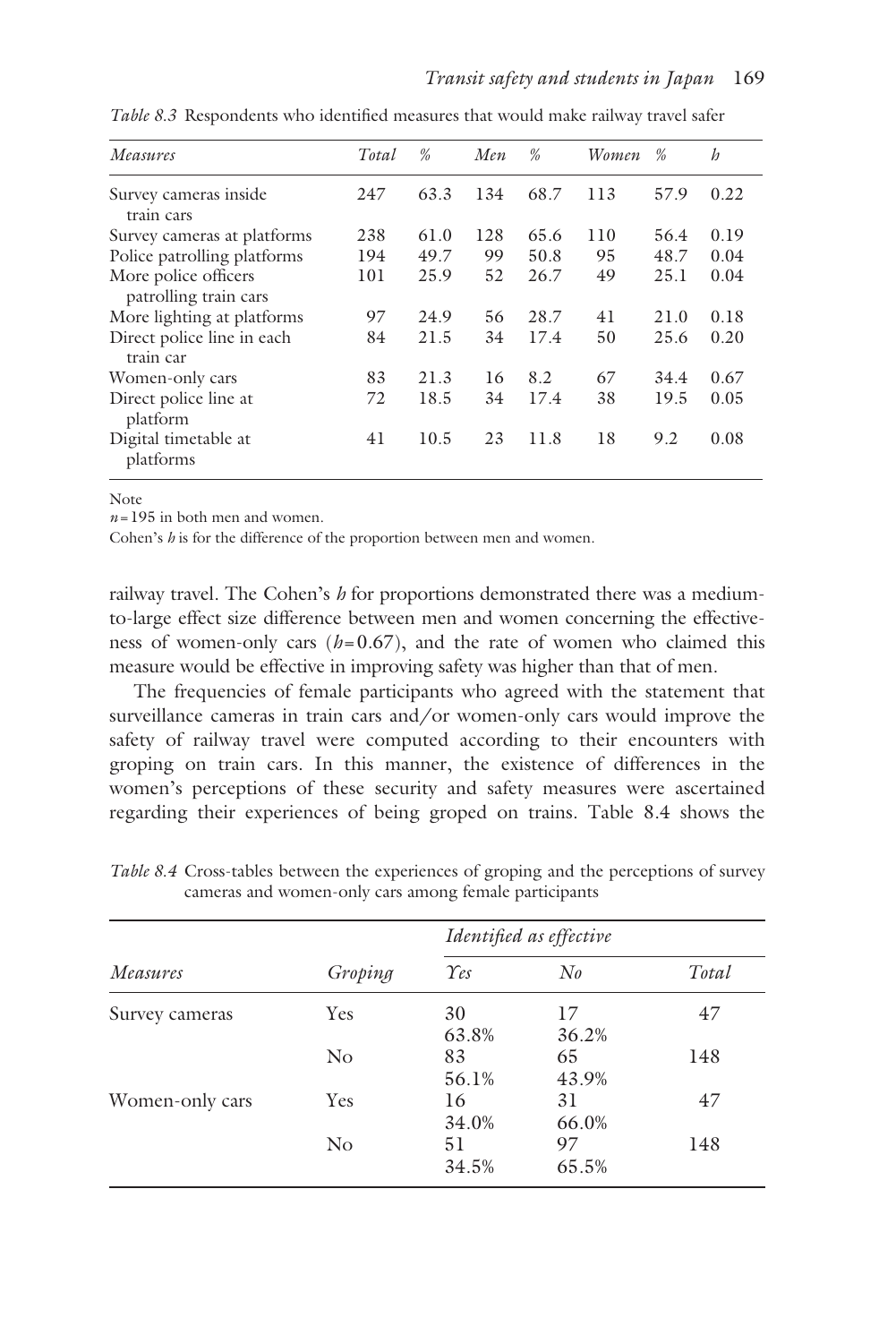resulting cross-tables in which the experience of being groped is mapped as the row and the perception of effectiveness is displayed as the column.

[Table 8.4](#page--1-0) indicates that previous groping victimization does not affect the perception of surveillance cameras and women-only cars. A slightly higher percentage of women who had experienced groping answered that having surveillance cameras would improve safety compared with those who had not faced this threat. However, the Pearson's chi-squared test revealed the difference was not statistically significant  $(\chi^2(1)$  = 0.59,  $p$  = 0.443,  $\varphi$  = 0.05).

# **8.5 Discussion of the results**

In this study, we investigated transit safety among college students in Tokyo-Kanagawa. The results demonstrated that fewer than half of women "always" or "often" felt safe for both trains and platforms during night-time, though most women reported feeling safe on trains and on platforms during the day. These results suggest that women feel much less safe during night-time.

# *Experiences of groping*

The results concerning the experience of exposure to some form of harassment or crime demonstrated that 24.1 percent of female students had been exposed to groping while riding a train and this rate was by far the highest among crime experiences. The percentage of women who claimed they had experienced groping was lower than previously reported in other studies. For example, the Gender Equality Bureau Cabinet Office (2000) and the Tokyo Metropolitan Police Department (2018) reported that approximately 50 percent of women in their 20s claimed to have experienced groping at least once. The percentage obtained in this study was slightly less than half of those identified in these results. However, the responses in those reports represented participants' lifetime experience, whereas, in this study, the question regarded their experiences in the last three years only, which may account for these differences.

Although the victimization of groping occurred over ten times more on train cars than on the station platform or during their walk to/from the station, the perception of safety among female students did not differ much between these environments. According to the report from the Tokyo Metropolitan Police Department (2018), most arrests for nuisance crime occur during the morning and evening rush hours, and the number of arrests during the morning rush hours was larger than the arrests made during the evening rush hours. However, there was little difference in perceptions of train and station platform safety during the day versus at night, although the settings were perceived to be less safe at night than during the day.

Of note is that these results do not mean women do not view groping as a problem affecting their use of railway services. In response to the question asking about the factors that deter more frequent use of railway transport, 20 percent of women identified the fear of sexual harassment on the train among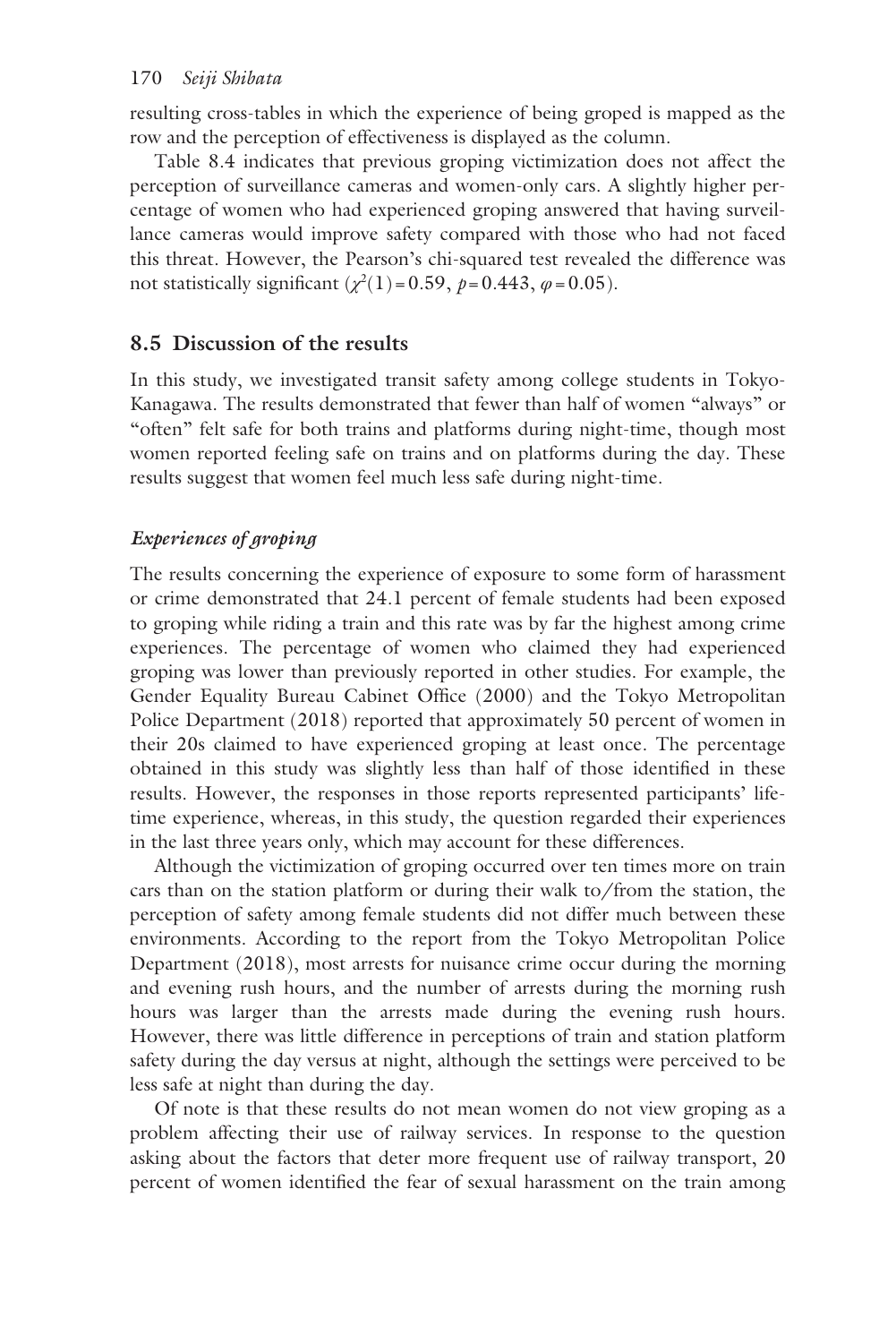the primary factors. This percentage was nearly 10 times that for men. Also, it was the sixth-largest rate in female participants among the 16 listed items. Additionally, 24.1 percent of women considered sexual harassment to be a significant problem impacting railway use, which was the second most commonly identified item.

Additionally, over 90 percent of those who had been exposed to groping on a train did not report it to the officials, and over the half of those being groped reported it to no one. The main reason for not reporting was to avoid further trouble or that they were embarrassed, meaning the exposure to groping could have an impact on their safety perception on railway travel. Nonetheless, although the rates of those who took sexual harassment on trains more seriously were higher among those who had experienced groping, nearly 60 percent of those who had experienced groping did not consider groping on trains to be a significant problem that prevented them from using the railway often.

It is unclear the reason why this high rate of groping on the train had no significant effect on women's safety perception. However, a possible explanation is that there is no way of commuting other than using the railway; therefore, the impact of the experience could be underestimated as a means of reducing cognitive dissonance between the fact that groping occurs and that they use the railway almost daily. Similar patterns where victims tended to underestimate the impact of their own experience was also reported in rape victims. In Iwasaki (2000), none of the rape victims in her study reported the rape to the police and most of the victims explained the reason they did not report as "it was not that serious". As for this result, Iwasaki (2000) pointed out the possibility that the victims tried to protect themselves psychologically by underestimating its seriousness.

## *Perceptions of women-only cars to tackle groping*

Over one-third of female students who responded to our survey claimed women-only cars would make railway travel safer. However, the prevalence of women in favor of women-only cars as safety measures was much smaller compared with that of people who considered surveillance cameras on trains and on platforms to be an effective anti-crime measure, which was 56 percent and 58 percent, respectively. Given that women-only cars have already been in operation over the past 15 years and yet surveillance cameras were considered effective by a higher proportion, it might be that womenonly cars are perceived to be less effective than claimed by railway companies and the police.

This assumption was also suggested by the study finding that encounters with groping on train cars did not increase the perception of female students that women-only cars were effective. Also, the number of women students who identified women-only cars as an effective means of improving railway travel safety was smaller even among those who had experienced groping than the number of women who found survey cameras in train cars helpful.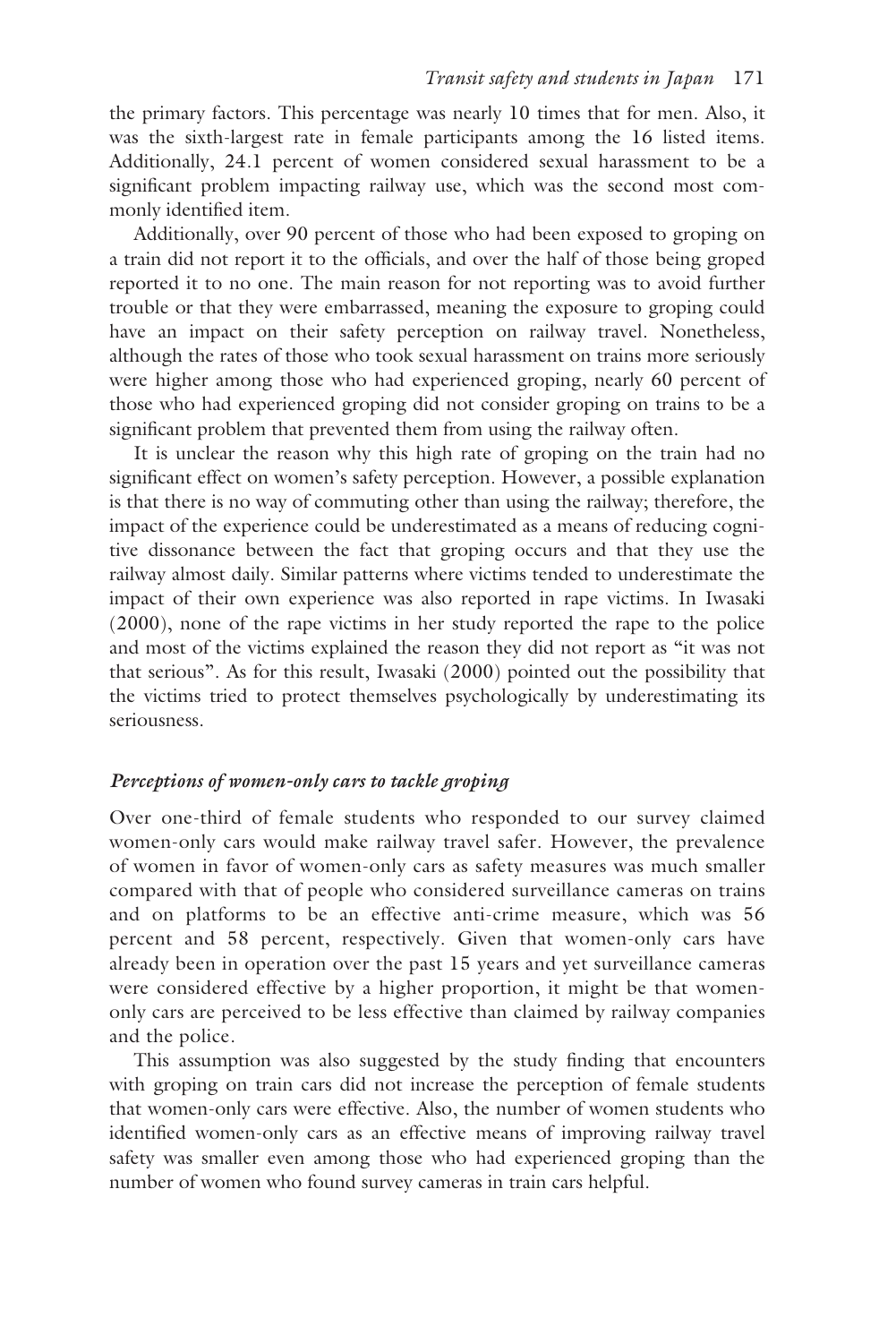## 172 *Seiji Shibata*

#### *Perceptions of surveillance cameras*

Most respondents of the survey considered surveillance cameras in train cars and on platforms to be effective safety and security instruments. Both men (nearly 70 percent) and women (nearly 60 percent) identified the cameras as a solution to the problem of crime committed in railway precincts. Approximately the same percentage of women (57.1 percent) and a lesser ratio of men (52.4 percent) responded that survey cameras should be installed on train cars to prevent or to reduce groping and violence on train cars in the survey conducted by the Statistics Bureau, Ministry of Internal Affairs and Communications (2002). The results of the present investigation suggest that over the last decade, railway passengers have gradually and increasingly accepted the institution of surveillance cameras inside train cars as viable security instruments.

Surveillance cameras, unlike women-only cars, have been proven to be effective in deterring groping. For example, it is said that the number of groping cases decreased by 60 percent when the Saikyo Line installed surveillance cameras on their train cars (Liu, 2011). In addition, four men who were suspected in 2017 of molesting a woman en masse on the Saikyo Line were identified through a surveillance camera recording and were arrested (Sankei Shimbun, 2017).

For men, the false accusation of groping has become a concern in their railway travel, and Okabe (2004) reported that approximately half of men took some measures, such as holding their strap handles with both hands, to avoid being wrongly accused of groping. These circumstances could explain the higher percentages of approval for surveillance cameras among men than women.

#### *Significant problems other than sexual harassment*

Overcrowding is another difficulty of railway travel and it is, perhaps, the most fundamental problem of the train services. It was, in fact, the factor most selected as a phenomenon that prevented both men and women from using the railway more frequently. According to a report by the Tokyo Metropolitan Police Department (2018), nearly 30 percent of groping cases occurred during the morning rush hours and another 20 percent during the evening rush hours. Hence, around half the molestation on train cars happens during the crowded morning and evening rush-hours. There is no doubt that congestion is one of the main environmental factors of groping.

# **8.6 Conclusions, limitations and policy implications**

This study examined the safety of railway transport for women. To this end, it used survey data collected from 400 college students in Tokyo-Kanagawa, Japan. The survey results demonstrated that young women most commonly experience groping on train carriages.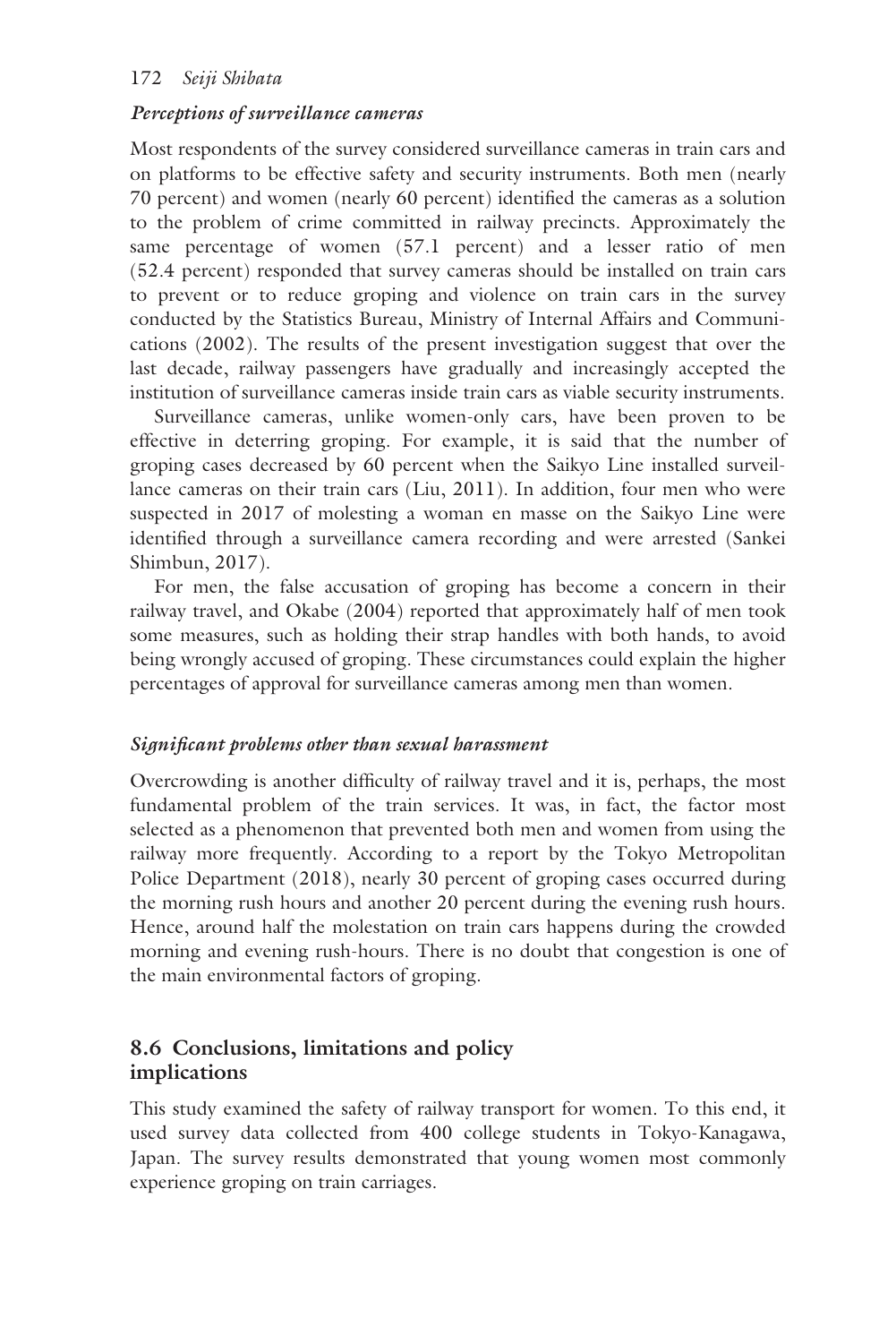The outcomes of this investigation show that more than half of the respondents, both men and women, believed surveillance cameras in train cars would make their trip safer and approximately one-third of female respondents thought that women-only cars would do the same. The survey demonstrated equal to or greater surveillance-camera approval rates than those presented by the results of the 2002 survey conducted by the Statistics Bureau of the Ministry of Internal Affairs and Communications. Thus, the acceptance of surveillance cameras as an instrument of enhancing security seems to have gradually increased over the last decade. However, less than half the percentage of women reported in the survey by the Statistics Bureau of Ministry of Internal Affairs and Communications (2002) exhibited their approval in the survey for women-only cars as a safety measure. In addition, no difference was found in the approval rates offered by those who had experienced groping and those who had not. Thus, the effectiveness of this measure in improving women's safety during railway trips remains ambiguous as no clear relationship was established between the experiences and perceptions of women regarding groping and their attitudes toward womenonly cars.

This study shares several limitations with other studies of this type. First, our data do not include the actual usage of women-only cars by women; therefore, how many women regularly use women-only cars to avoid groping on the train remains unclear. Second, more often than not, there is a discrepancy between people's opinions and what actually proves to be effective. Because the data collected in our survey were limited to participants' subjective perceptions, we cannot determine the actual effectiveness of surveillance cameras and womenonly cars. Therefore, further and more systematic studies are needed to achieve a better understanding of college students' transit safety in Tokyo. Despite certain limitations in the data presented in this paper, studies in Japan on railway travel safety from perspectives other than the operational perspective have thus far been surprisingly few. It is hoped that this investigation can make a contribution to research on this topic

A policy implication on making railway travel safer could be derived from these results. Although the surveillance camera has been accepted as an effective safety and security instrument, no fundamental solution to the problem of groping can be found unless the problem of overcrowding is resolved. It is clear that overcrowding is the primary environmental factor facilitating groping, because around half the instances of such molestation are reported during the morning and evening rush-hours when overcrowding takes place.

Railway companies keep enhancing transportation capacity by increasing the number of trains or by adding cars to trains. However, the congestion during the morning and evening rush hours has not been substantially reduced. Several railway companies have recently started introducing commuter trains that have all seats reserved in the morning and evening commuting hours. This measure could be effective in solving the problem of congestion in the cars even though the issue of limited availability of stations and trains still exists for such services. Tokyo Metro, one of the major subway operators in Tokyo, started a trial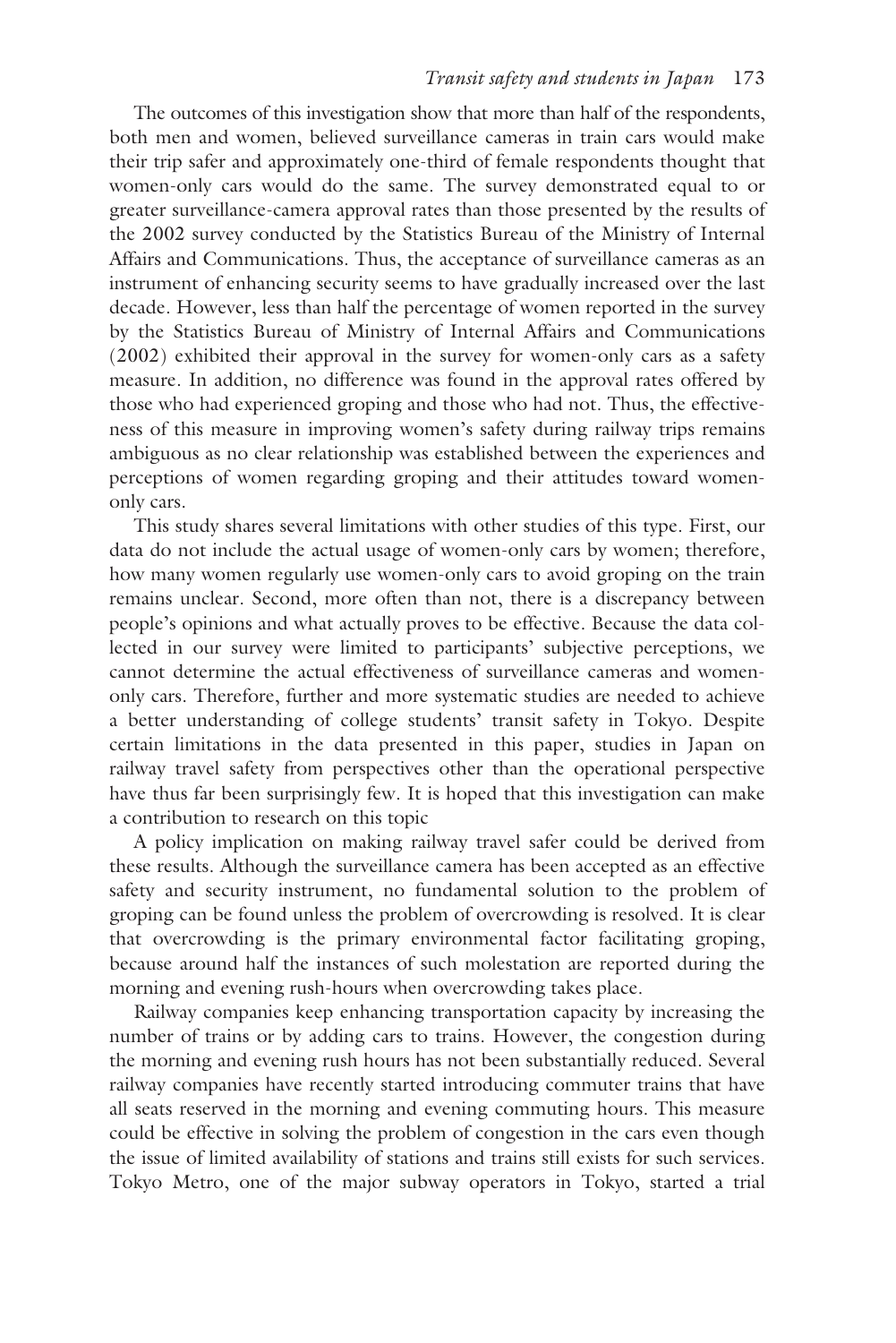reward points system in April 2019. Reward points are given as incentives and may be used as electronic money by passengers who commute during off-peak hours (Tokyo Metro, 2019). It is hoped that such an attempt will lead to some reduction of congestion during peak hours (even though it may not mitigate the problem in its entirety, as long as the opening hours of schools and companies do not change) and, therefore, may also have an impact on sexual transit crime.

# **References**

- Ceccato, V. (2017). Women's transit safety: making connections and defining future directions in research and practice. *Crime Prevention and Community Safety*, 19, 276–287.
- Ceccato, V., & Loukaitou-Sideris, A. (2019). Transit safety among college students: an international study. Retrieved fro[m www.kth.se/abe/om-skolan/inst/som/avdelningar/](www.kth.se) [urbana-studier/forskning/urban-community-sa/trygghet-i-kollektiv](www.kth.se) (accessed 20 February 2020).
- Cohen, J. (1988). *Statistical for the Behavioral Sciences*. New Jersey: Lawrence Erlbaum Associates.
- Doi, E. (2005). Single-sex cars on commuter trains cater to women in Japan. *McClatchy DC Bureau*. Retrieved from [www.mcclatchydc.com/latest-news/article24447325.](www.mcclatchydc.com) [html](www.mcclatchydc.com) (accessed 14 December 2019).
- Dunckel-Graglia, A. (2013). Women-only transportation: how "pink" public transportation changes public perception of women's mobility. *Journal of Public Transportation*, 16, 85–105.
- East Japan Marketing & Communications, Inc. (2016). Shuto-ken rosen-gun to nobe riyōsha-sū/heikin jōsha jikan [The railway lines in the Greater Tokyo Area and its cumulative number of passengers/average travel time]. Retrieved 10 February 2019, from [www.jeki.co.jp/transit/mediaguide/pdf/MD\\_matome4.pdf](www.jeki.co.jp) (accessed 14 December 2019).
- Gekoski, A., Gray, J. M., Adler, J. R., & Horvath, M. A. (2017). The prevalence and nature of sexual harassment and assault against women and girls on public transport: an international review. *Journal of Criminological Research, Policy and Practice*, 3, 3–16.
- Gender Equality Bureau Cabinet Office. (2000). Danjo-kan ni okeru bōryoku ni kansuru chōsa [Survey on violence between men and women]. Retrieved 10 February 2019, from [www.gender.go.jp/policy/no\\_violence/e-vaw/chousa/pdf/h11report2-3.pdf](www.gender.go.jp)  (accessed 10 February 2019).
- Iwasaki, N. (2000). Sexual victimization among Japanese college students: experiences in date/acquaintance rape and being "significant others" for the victims of sexual assaults. *The Japanese Journal of Mental Health*, 15, 52–61.
- Kyodo News. (2018). JR east to install security cameras on all trains. *The Japan Times*. Retrieved from [www.japantimes.co.jp/news/2018/04/03/national/jr-east-install](www.japantimes.co.jp)[security-cameras-trains/](www.japantimes.co.jp) (accessed 10 February 2019).
- Lee, A. (2017). Gender, everyday mobility, and mass transit in urban Asia. *Mobility in History*, 8(1), 85–94. Retrieved from [www.berghahnjournals.com/view/journals/](www.berghahnjournals.com) [mobility-in-history/8/1/mih080110.xml \(](www.berghahnjournals.com)accessed 10 February 2019).
- Liu, J. (2011). Jōhō no shakai-chitsujo keisei kinō [Social order formation function of information]. *Review of the Division of Correspondence Education*, 14, 61–80.
- Loukaitou-Sideris, A., & Fink, C. (2009). Addressing women's fear of victimization in transportation settings. *Urban Affairs Review*, 44, 554–587.